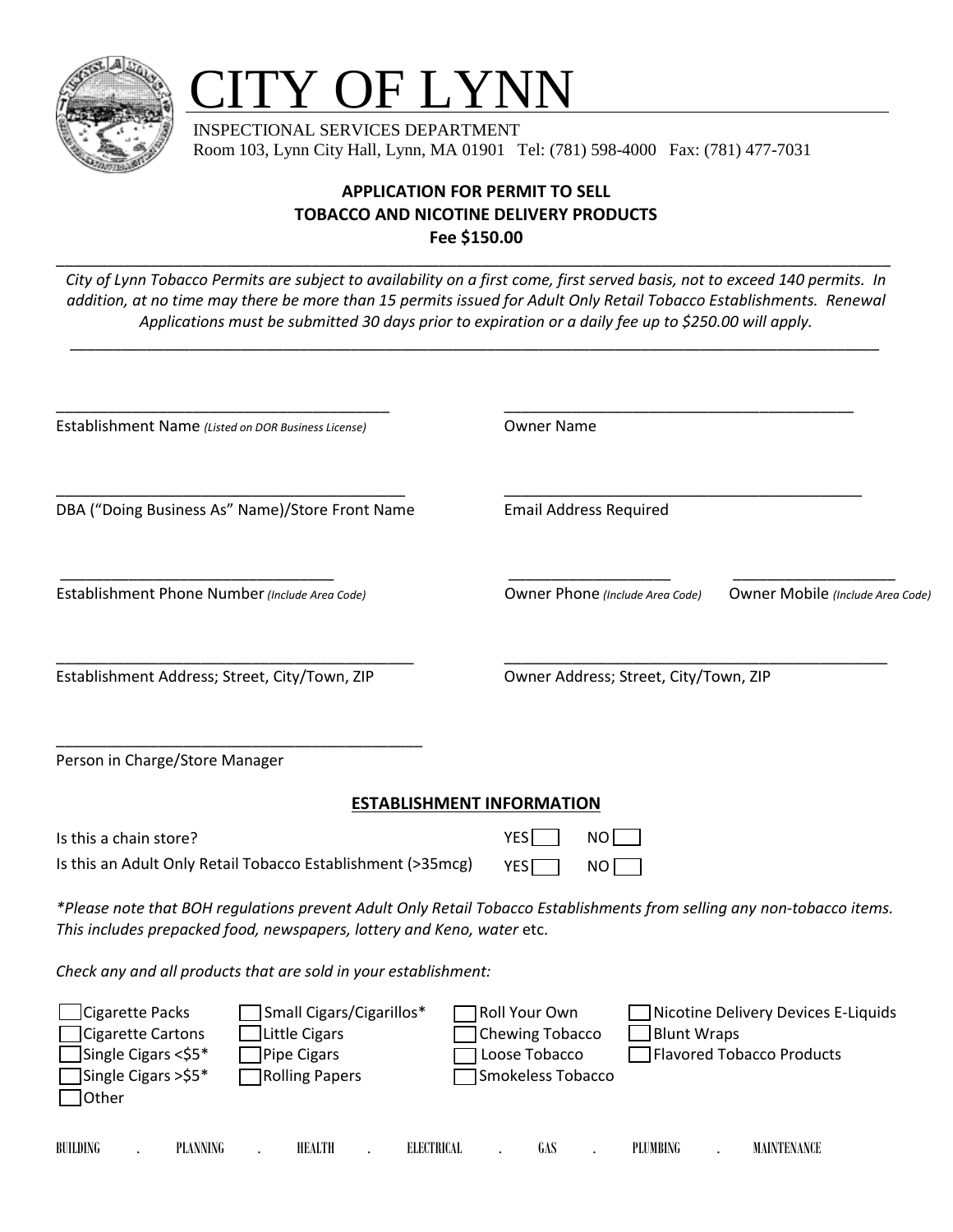*\*Minimum Pricing \$2.50/per cigar or 2 or more for \$5.00*

\_\_\_\_\_\_\_\_\_\_\_\_\_\_\_\_\_\_\_\_\_\_\_\_\_\_\_\_\_\_\_\_\_\_\_\_\_\_\_\_\_\_\_\_\_\_\_\_\_\_\_\_\_\_

## **Department of Revenue Tobacco Sales Permit:** YES | NO

*You must provide your Retailer License for Sale of Cigarettes Form CT-3T and/or Retailer License for Cigars and Smoking Tobacco Form CT-3T, both not expired. City of Lynn Tobacco Permits must be renewed within 30 days of expiration. If a permit is not renewed within 30 days of expiration the Tobacco Permit may be revoked and given to the next person on the waiting list.* 

Applicant Signature and Date

Office Use Only

----------------------------------------------------------------------------------------------------------------------------------------------------------------

 $\Box$ Cash Fee  $\Diamond$ 

\_\_\_Check Late Fee \$\_\_\_

\_\_\_Credit Card

W/000 Application/Tobacco Permit Updated 6/30/20